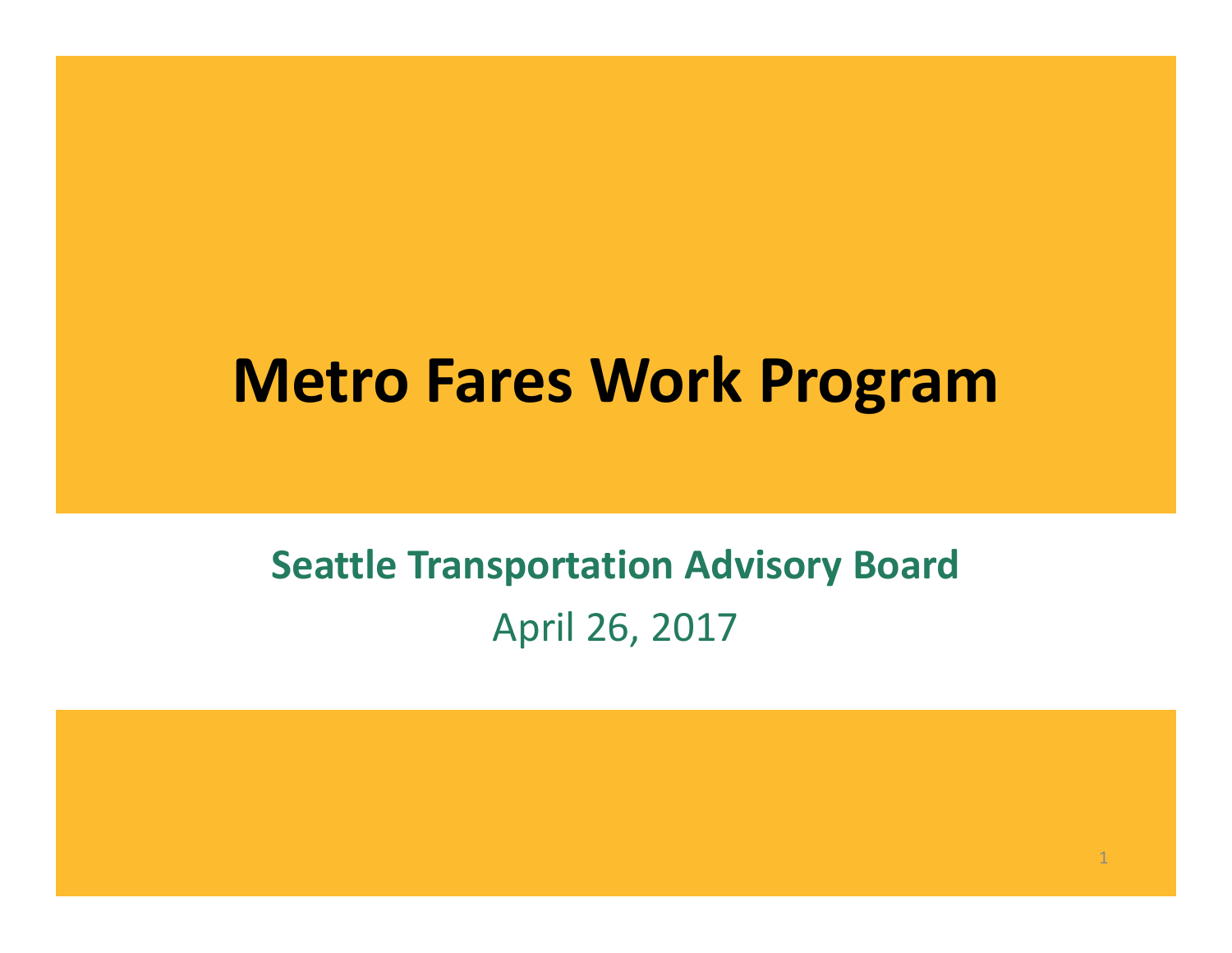### Purpose

- Two-year program
- • Assess ways to improve Metro's fare structure
- • Guided by existing fare policy, farebox recovery targets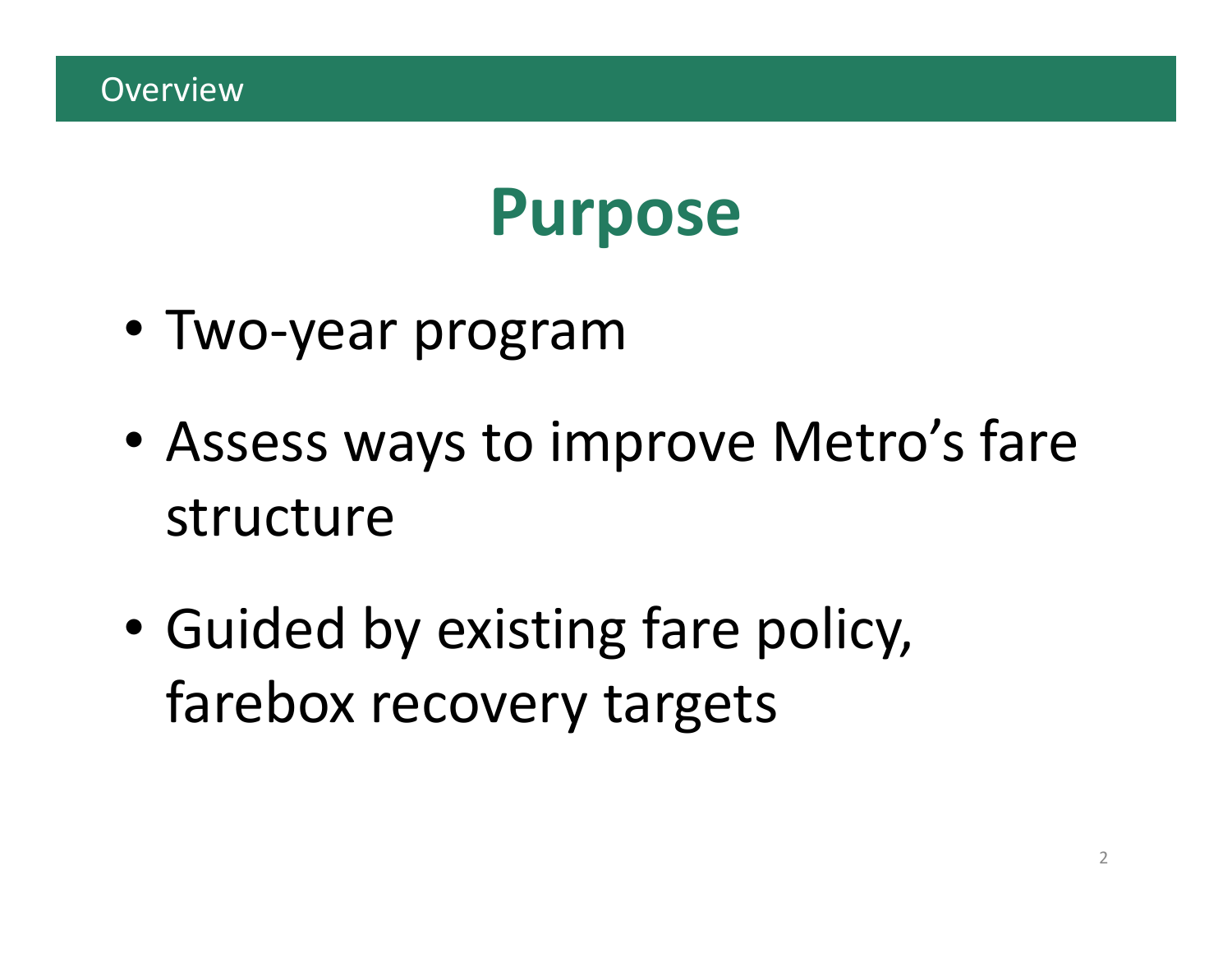# Goals

- Make fares easier to understand and pay
- Coordinate with regional partners
- Improve safety
- Speed operations by making fare payment faster
- Increase transit ridership and address affordability barriers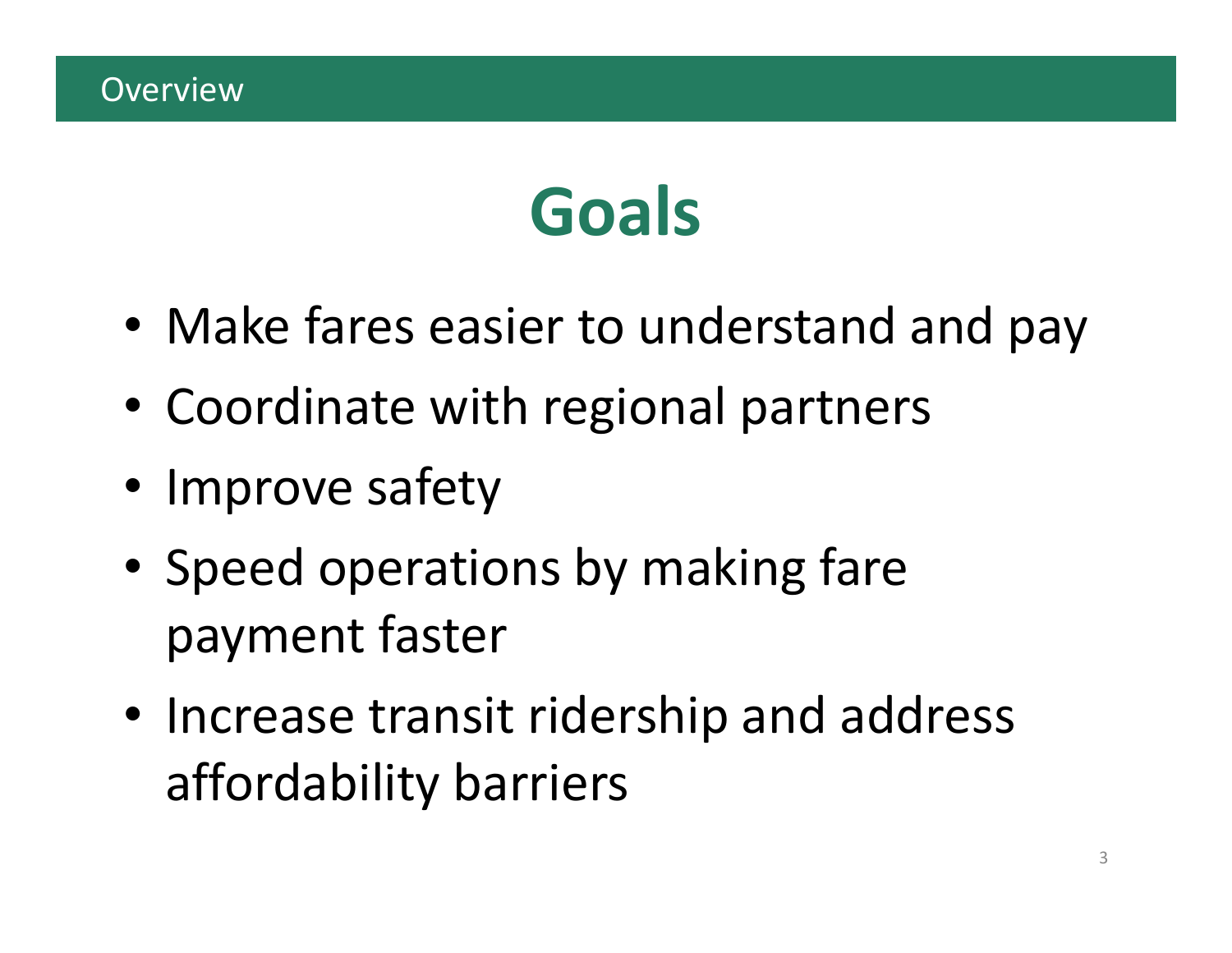## Scope of our work

#### Near-term: <sup>2017</sup>

| <b>Topic</b>                                     | <b>Work Elements</b>                                                        | Role of public, stakeholders                                                                                                                                                                        |
|--------------------------------------------------|-----------------------------------------------------------------------------|-----------------------------------------------------------------------------------------------------------------------------------------------------------------------------------------------------|
| <b>Regional Fare</b><br>Forum<br>recommendations | <b>Consider eliminating</b><br>certain fare surcharges<br>(peak/zone fares) | Provide input on options for making<br>these changes                                                                                                                                                |
| <b>Transit ridership</b><br>and affordability    | <b>Understand and</b><br>address barriers to<br>transit use                 | Provide input on options for pilot or<br>demonstration projects that could be<br>done within existing policy (identify key<br>barriers, consider design options, and<br>identify potential impacts) |
| <b>Identify long-term</b><br>scope               | <b>TBD</b>                                                                  | Identify other fares issues for<br>consideration in the longer-term scope<br>of work                                                                                                                |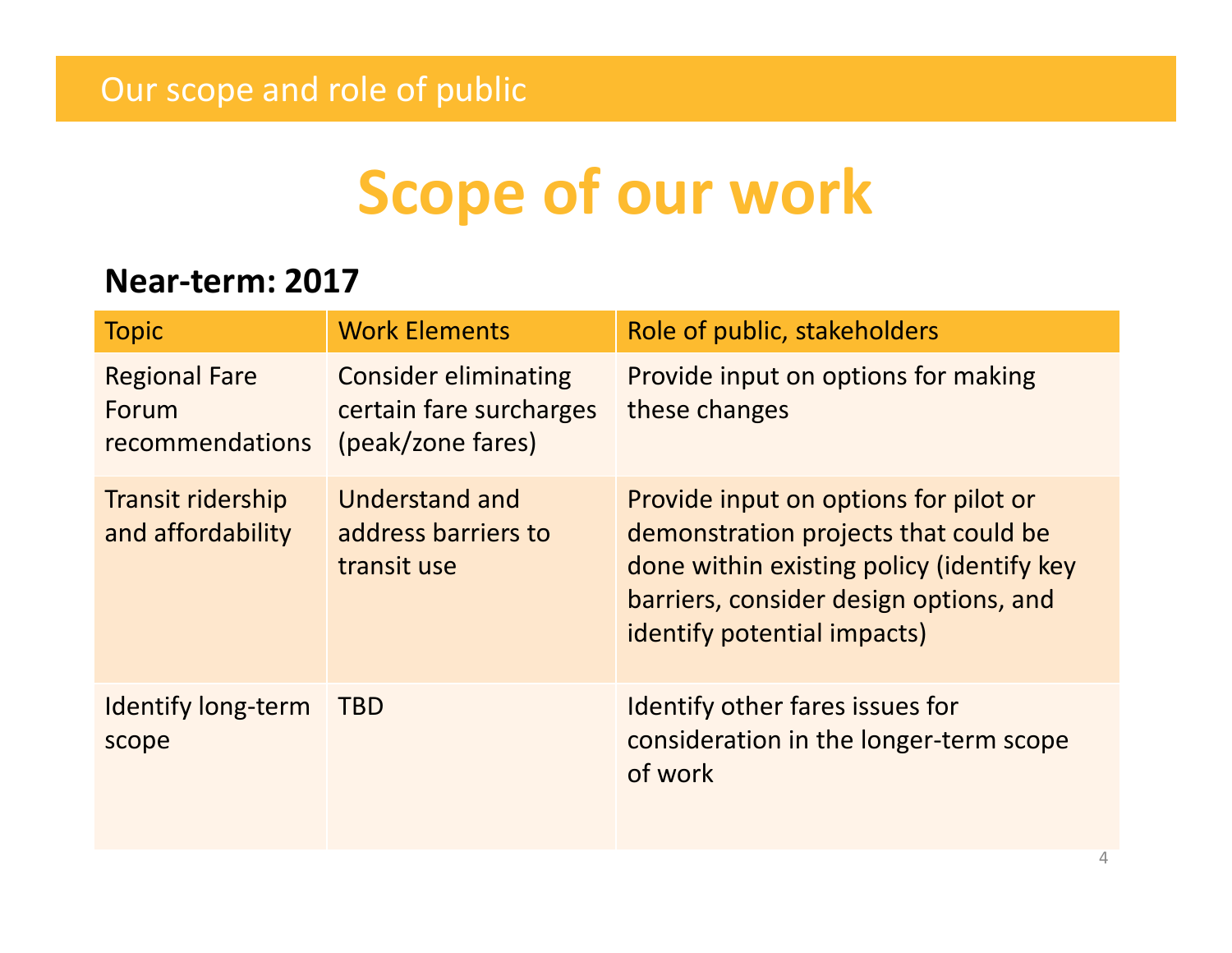## Scope of our work

#### Longer-term: <sup>2018</sup>

| <b>Topic</b>                                      | <b>Work Elements</b>                                                                                                                                        | Role of public, stakeholders                          |
|---------------------------------------------------|-------------------------------------------------------------------------------------------------------------------------------------------------------------|-------------------------------------------------------|
| <b>Speeding</b><br>boarding &<br>improving safety | Study options for increasing ORCA<br>market share and allowing payment<br>off-board or at all doors                                                         | Potentially re-convene to<br>provide input on options |
| <b>Transit ridership</b><br>and affordability     | Based on findings from near-term<br>pilots and additional research,<br>develop proposals for programs or<br>changes that address barriers to<br>transit use | Potentially re-convene to<br>provide input on options |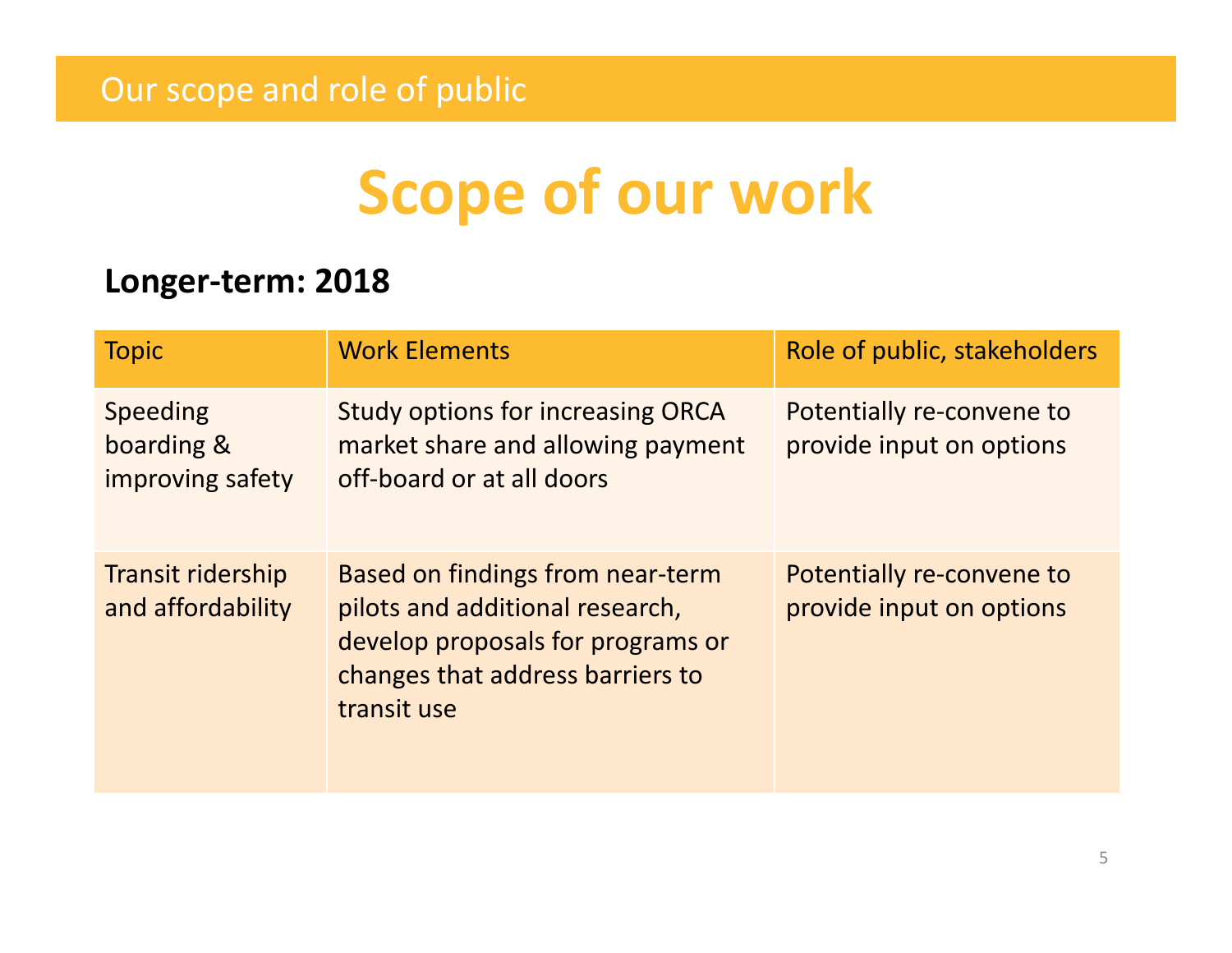#### Near-term fare simplification options – what do you think?

| <b>Option A</b>                 | \$2.75 Flat Fare                                                                                    |
|---------------------------------|-----------------------------------------------------------------------------------------------------|
| What is it?                     | Adult fare of \$2.75 regardless of time of day or distance<br>travelled.                            |
| <b>Policy rationale</b>         | Easy for customers to understand<br>Promotes operational efficiency<br>$\bullet$                    |
| <b>Effect on annual revenue</b> | $\boldsymbol{\mathsf{s}}$                                                                           |
| <b>Effect on adult fares</b>    | <b>HIGHER FARE: Off-Peak - \$0.25</b><br>NO CHANGE: 1-Zone Peak<br>LOWER FARE: 2-Zone Peak - \$0.50 |
| <b>Other factors</b>            | Eliminating zone and peak aligns fare structure with ORCA<br>partners                               |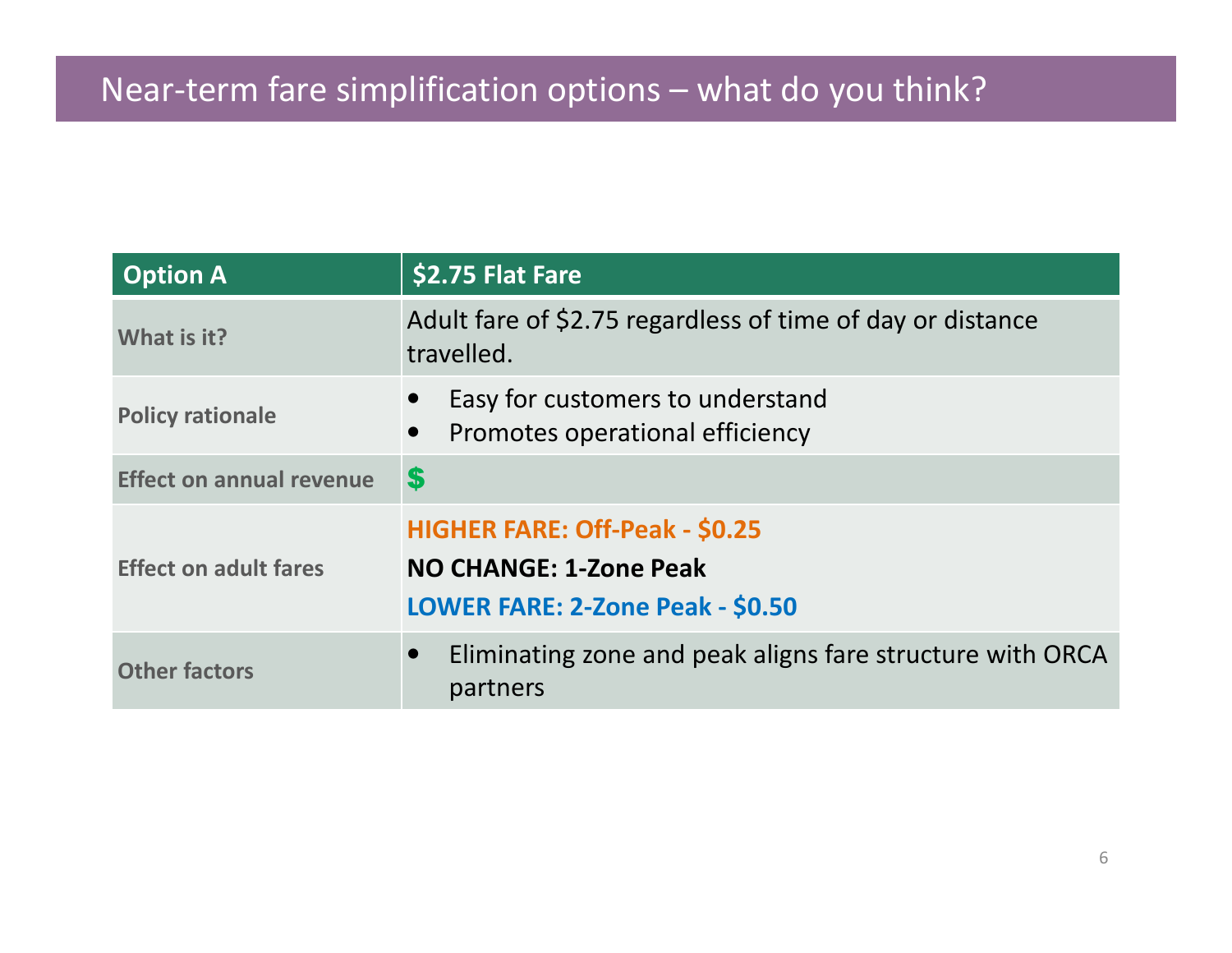| <b>Option B</b>                 | \$2.50 Off-Peak, \$3.00 Peak Fare                                                                                                                                                                                                                                                             |
|---------------------------------|-----------------------------------------------------------------------------------------------------------------------------------------------------------------------------------------------------------------------------------------------------------------------------------------------|
| What is it?                     | \$2.50 base adult fare with \$0.50 surcharge for adult fares<br>during peak hours.                                                                                                                                                                                                            |
| <b>Policy rationale</b>         | Eliminating zone makes fares easier to understand<br>$\bullet$<br>Maintaining peak reflects the cost of service<br>$\bullet$                                                                                                                                                                  |
| <b>Effect on annual revenue</b> | $\boldsymbol{s}$                                                                                                                                                                                                                                                                              |
| <b>Effect on adult fares</b>    | <b>NO CHANGE: Off-Peak</b><br><b>HIGHER FARE: 1-Z Peak - \$0.25</b><br><b>LOWER FARE: 2-Z Peak - \$0.25</b>                                                                                                                                                                                   |
| <b>Other factors</b>            | Metro would be the only ORCA agency with peak pricing<br>$\bullet$<br>Does not fully simplify fares<br>Time-based peak pricing creates operational challenges,<br>would lead to fare disputes.<br>Current schedule-based peak pricing increases complexity<br>of Next Generation ORCA project |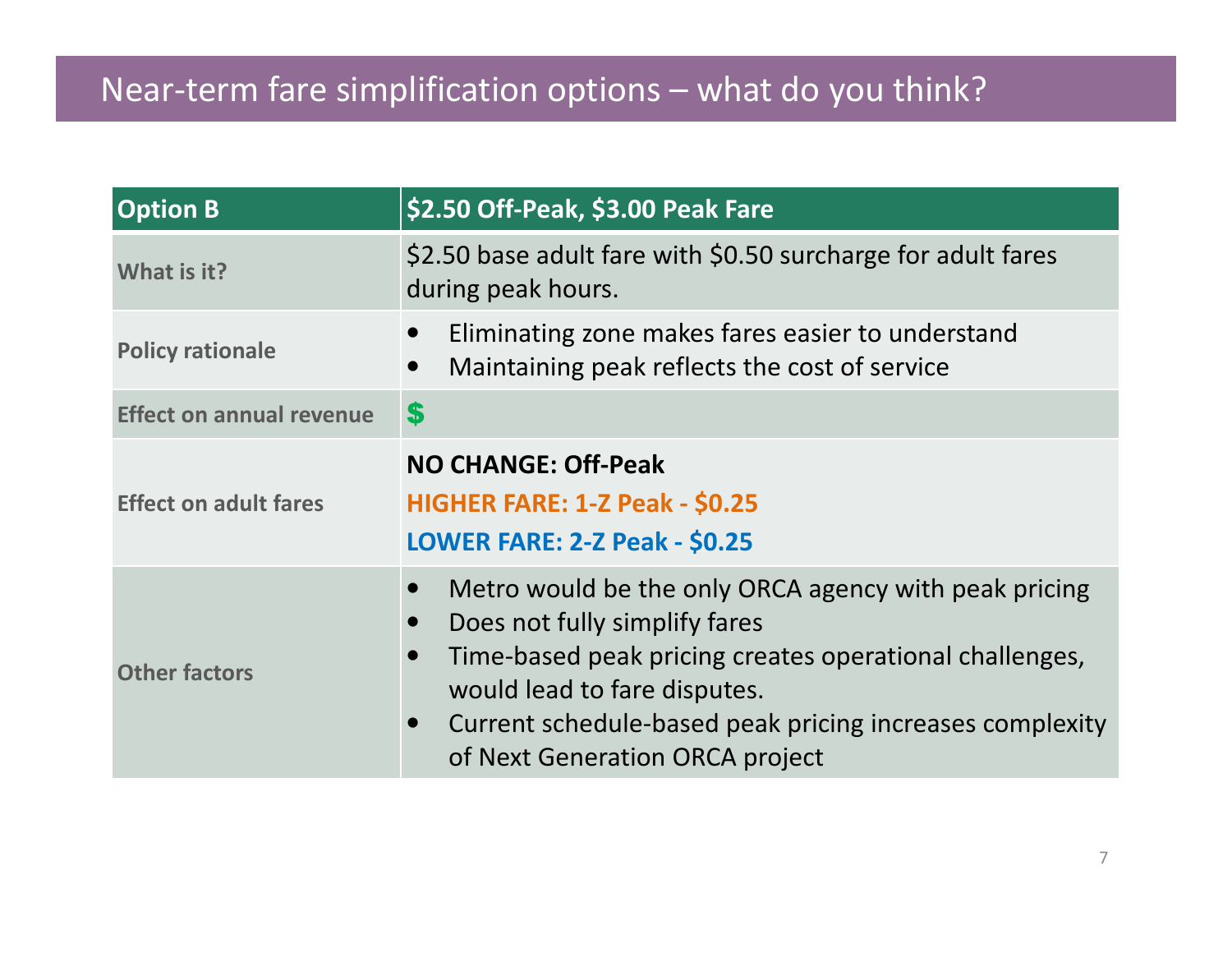### What we've heard

- Fare system is too complicated, especially if you use multiple modes or transit agencies
- People want discounts for a variety of reasons equity, promotional, to encourage institutional participation
- $\bullet$  Getting cards and adding value pose limitations, especially for reduced-fare customers
- Concern about traveling short distances across two zones
- $\bullet$  Access, alternative services, and regular bus fare systems don't "play well" together
- What are we missing?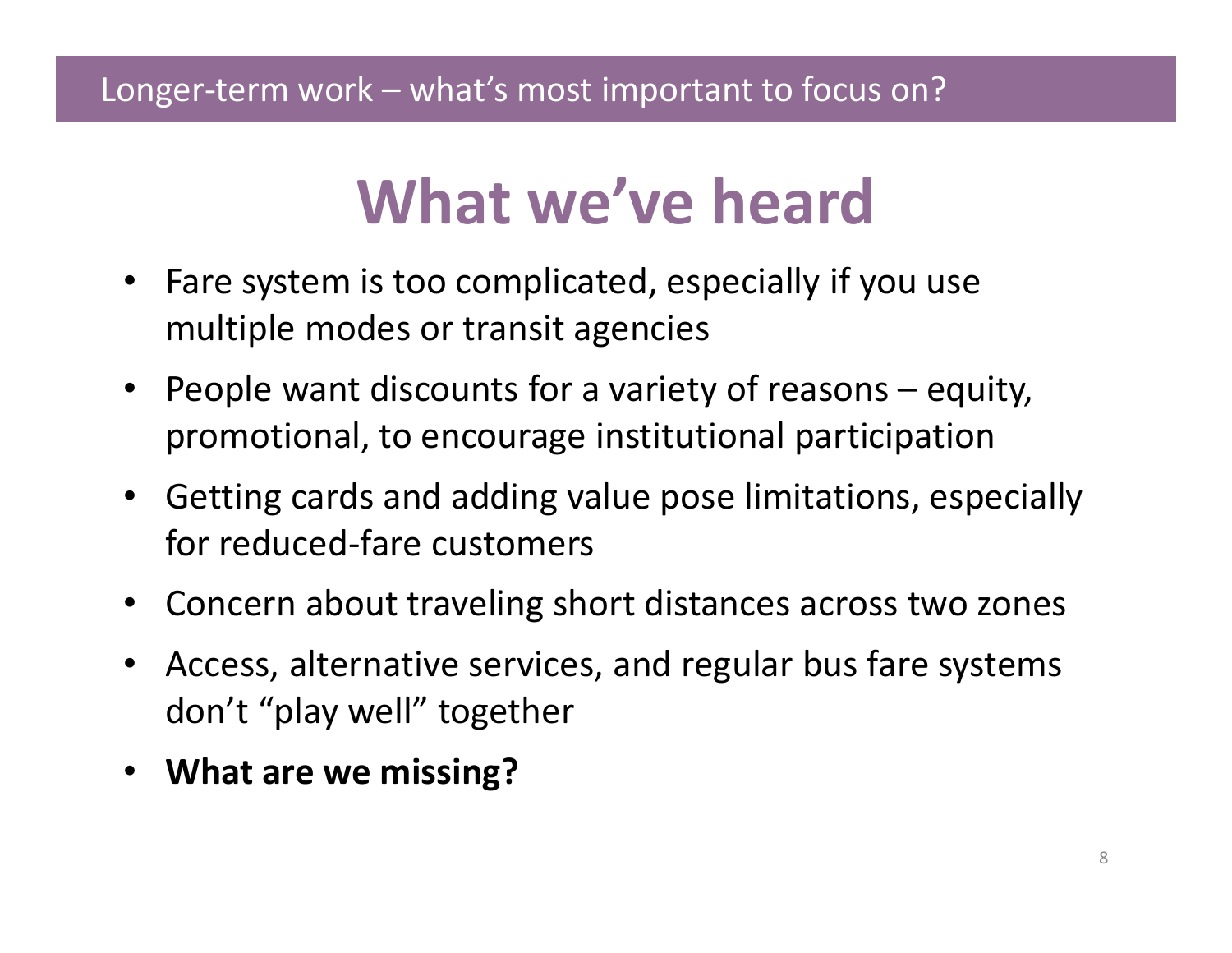# Planning and public engagement

 $\sum_{i=1}^{n}$  Advisory Group<br>  $\sum_{i=1}^{n}$  Meeting #1 (focus<br>  $\sum_{i=1}^{n}$  Initial public outreach

Advisory Group<br>
A Meeting #2 (focus<br> **4** On reviewing options)Second phase of public outreach

Draft proposal

 $\sum_{\alpha}$  Meeting #3 (focus on refining

options)

Metro review of proposal

Communicate final proposal to stakeholders and the public

 $\frac{1}{\pi}$  Transmit proposal<br>  $\frac{1}{\pi}$  Council<br>
Council